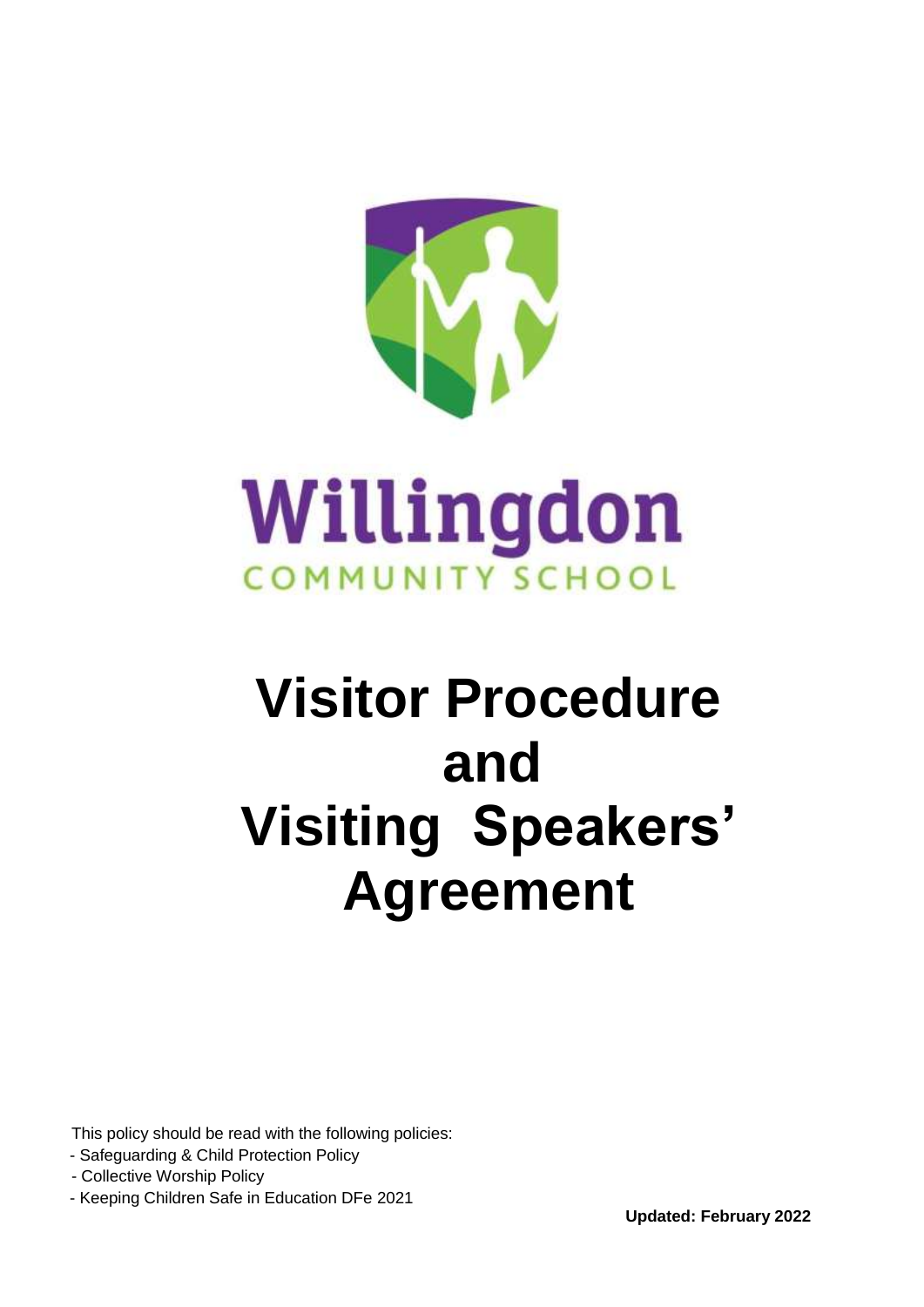#### **1. Introduction**

Visitors are welcome to Willingdon Community School. They make a contribution to the life and work of the school in many different ways. The learning opportunities and experience they bring are encouraged and appreciated. However, it is the school's responsibility to ensure that the security and welfare of its students are not compromised at any time. The school is equally responsible to the whole school community for ensuring that visitors comply with the quidelines.

It is our aim to safeguard all children under our school's responsibility both during school time and in extracurricular activities which are arranged by the school. The ultimate aim is to ensure the students of Willingdon Community School can learn and enjoy extra-curricular experiences in an environment where they are safe from harm.

It is our objective to establish a clear protocol and procedure for the admittance of external visitors to the school which is understood by all staff, governors, visitors and parents and conforms to child protection guidelines.

The school is deemed to have control and responsibility for its students anywhere on the school site, during normal school hours, during after school activities and on school organised (and supervised) off-site activities. The policy applies to:

- All teaching and non-teaching staff employed by the school
- All external visitors entering the school site during the school day or after school activities (including peripatetic tutors, sport coaches and topic related visitors e.g. business people, authors, artists etc.)
- All governors of the school
- All parents/carers
- All students
- Education personnel (Local Authority staff, inspectors)
- Building and Maintenance Contractors

We may often have visitors who present to students remotely. In this circumstance, all measures set out in the policy should apply equally to those who have contact with our students remotely as they do for those who visit in person.

#### **2. Visitors Invited to the School**

Visitors to the school must adhere to the following:

- All visitors must report to reception first they must not enter the school via any other entrance.
- At reception, all visitors must state the purpose of their visit and who has invited them. They should be ready to produce formal identification where appropriate.
- All visitors will be asked to sign in
- All visitors will be required to wear a lanyard
- Visitors will be escorted to the point of contact or their point of contact will be asked to come to reception to receive the visitor. The contact will then be responsible for them while they are on site.
- At no point should a visitor be left on their own with children (if the visitor is meeting a member of staff).
- **In the event of a fire alarm/drill, the visitor should be accompanied to the assembly point in the playground.**
- On departing the school, visitors should leave via reception, sign out and return their identification label to reception.

Visitors whose purpose is to work with students in some capacity are expected to adhere to the following:

- Visitors may work with students in a variety of capacities, for example, to deliver a lesson (normally supervised by a member of staff), to meet with small groups of students of individuals or alternatively they may be working with a student on a one to one basis (e.g. Children's services of health professionals).
- Staff should ensure all normal visitor policy requirements are followed.
	- Any visitor who is not Enhanced DBS checked must not be alone with students at any point, as agreed with the safeguarding team. This includes whole class or small group teaching, one to one interviews of students or being escorted by students around the building.
	- If a visitor has an Enhanced DBS clearance, they may work with students unaccompanied by another member of staff. At times this might be teaching a class or a one to one interview. This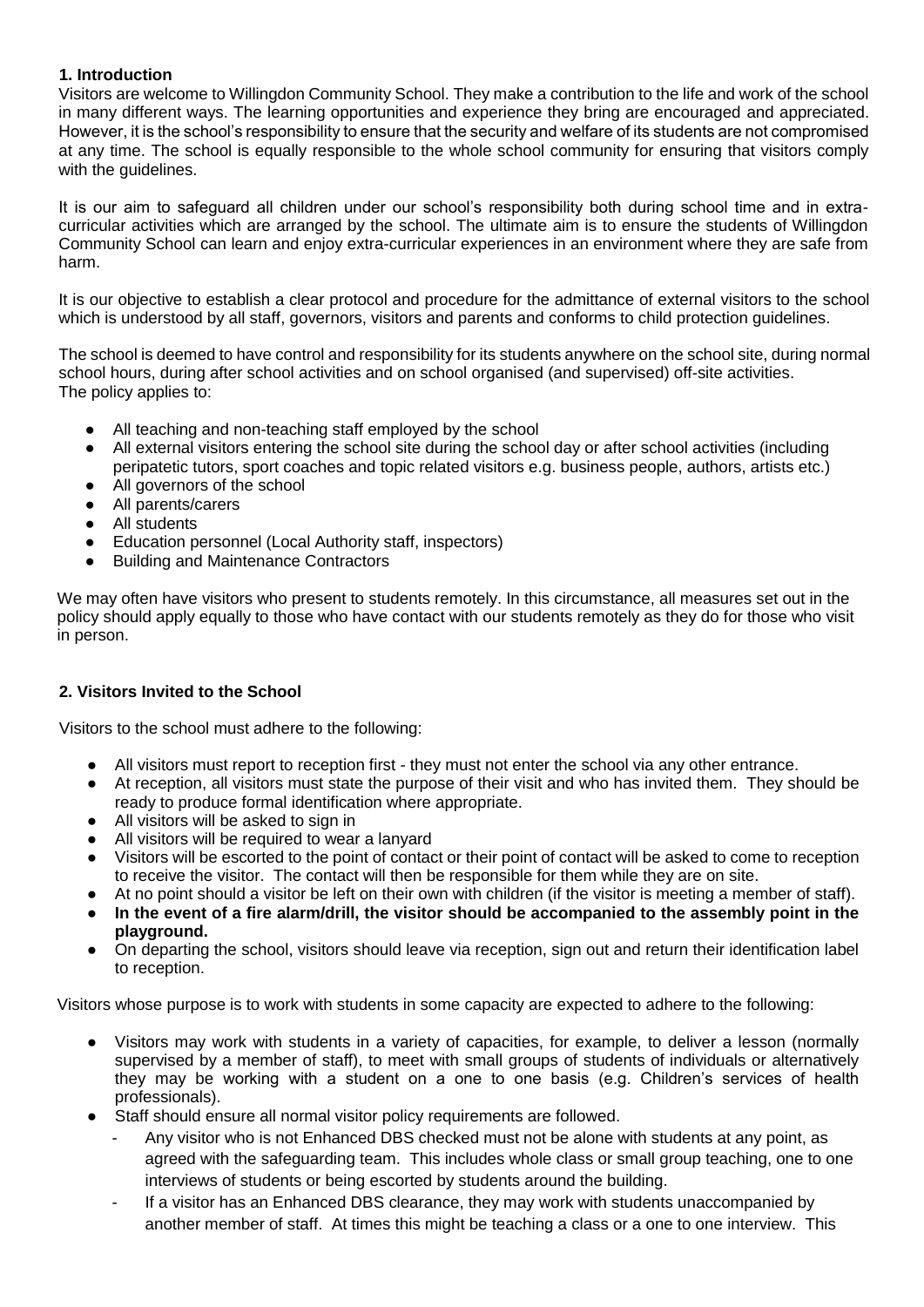must be agreed in advance.

- Regular visitors to the school must have Enhanced DBS clearance.
- Any visitor delivering a lesson or assembly must comply with the requirements of the visiting speakers' policy.

#### **3. Use of External Agencies and Speakers**

All External Agencies and Speakers must read the Visiting Speakers Agreement. (Appendix 1) Our school will assess the suitability and effectiveness of input from external agencies or individuals to ensure that:

- All information about the visiting speaker and booking process is recorded on a suitable proforma (Appendix)
- There is a formal invitation procedure, to include a clear outline by the speaker of their presentation in advance which is approved by the Headteacher or a senior member of staff. It is advisable to request the speaker provides a biography of themselves.
- There are appropriate suitability and background checks on the speaker and any organisation they present.
- A formal agreement (Appendix) is signed by the speaker recognising the school's commitment to equality and British Values. This should also make clear that a presentation will be brought to an early close if the content presented is unsuitable.

Any messages communicated to students must be consistent with the ethos of the school and must not marginalise any communities, groups or individuals.

Any messages communicated to students must not seek to glorify criminal activity, violent extremism or seek to radicalise students through extreme or narrow views of faith, religion or culture or other ideologies.

Visitors should be aware of the following:

- Staff will be present during the visit including a member of the senior / middle leadership team who will monitor the speech to ensure it aligns with the values and ethos of the school and British values.
- Staff have the right and responsibility to interrupt and/or stop the presentation for any violation of this agreement.
- There will be no attempt to raise funds without the prior written permission of the Headteacher.
- Depending on the nature of the presentation, either a sample of students or all students present will be asked for their feedback after the presentation. There will also be an opportunity for feedback from staff who are in the presentation, noting any contentious subject areas or comments. This will assist when making decisions about whether to invite the speaker back for future events.
- We recognise that the ethos of our school is to encourage students to understand opposing views and ideologies appropriate to their age, understanding and abilities and to be able to actively engage with such ideas in an informed debate. We may use external agencies or speakers to facilitate and support this. By delivering a broad and balanced curriculum, augmented by the use of external sources where appropriate, we will strive to ensure our students recognise risk and build resilience to manage any risks to themselves where appropriate to their age and ability. This will further help students to develop the critical thinking skills needed to engage in informed debate.

#### **4. Unknown/uninvited Visitors to the School**

Any visitor to the school site who is not wearing an identity badge should be challenged politely to enquire who they are and their business on the school site.

- They should be escorted to reception to sign in and be issued with an identity label.
- In the event that the visitor refuses to comply, they should be asked to leave the site immediately and the Headteacher should be informed immediately.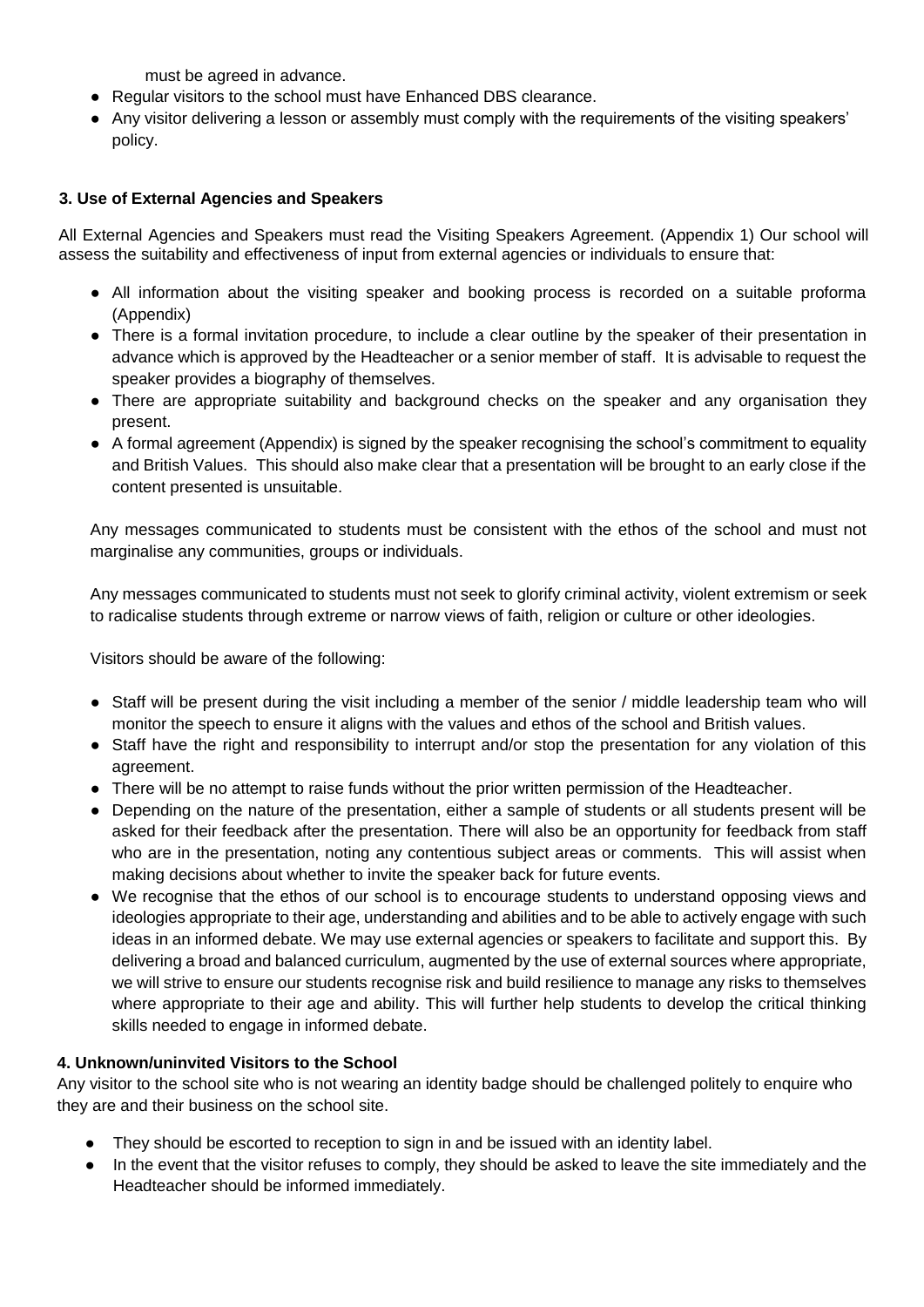#### **5. Governors**

- All Governors have Enhanced DBS clearance.
- Governors should wear their ID lanyard at all times.
- Governors should sign in and out using the Inventory system.
- New governors will be made aware of the policy and familiar with its procedures as part of their induction.

#### **6. Staff Development**

As part of their induction, new staff will be made aware of this policy and will be asked to ensure compliance with its procedures at all times.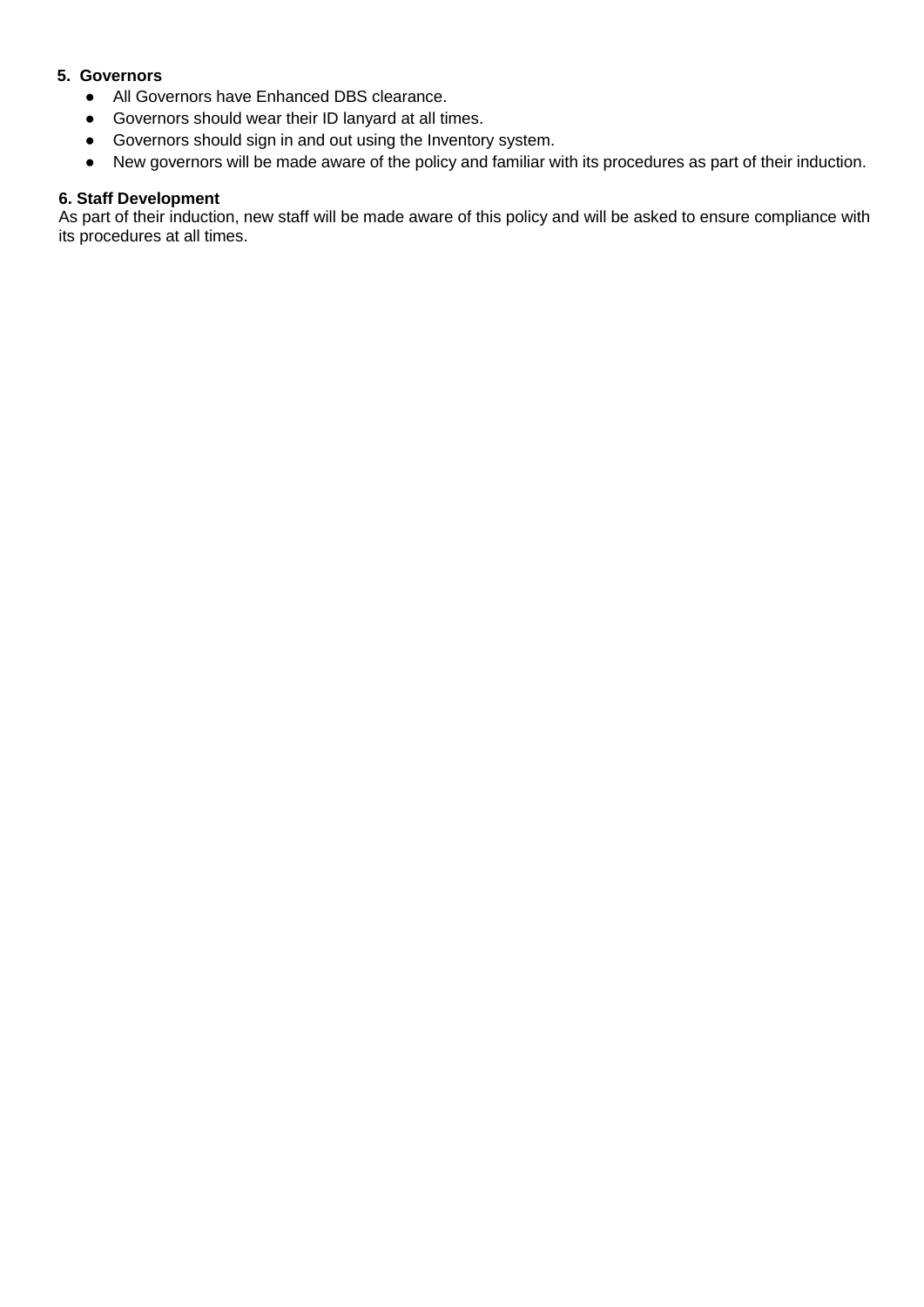## **Checklist for Organising a Visiting Speaker Presentation**

|                                                                                                                                                                                               | <u>Key Staff</u>   | <b>Details &amp;</b><br>date<br>completed |
|-----------------------------------------------------------------------------------------------------------------------------------------------------------------------------------------------|--------------------|-------------------------------------------|
| 1. Email EMA / SPO / SLT line manager about<br>proposed visiting speaker and what they are<br>going to be presenting / discussing. Conduct<br>research into their background, as necessary.   | <b>EMA and SLT</b> |                                           |
| 2. Agree visiting speaker details/date and share<br>this with SLT line manager and SPO.<br>$NB - all$ visits should take place for the whole lesson,<br>to allow for key staff to be covered. | DoL/DoSP/SLT       |                                           |
| 3. Arrange venue and check availability                                                                                                                                                       | <b>AWE</b>         |                                           |
| 4. Liaise with NTO about classes to be used.<br>Where possible, this should be whole groups.                                                                                                  | <b>NTO</b>         |                                           |
| Organise for member of SLT, DoL or DoSP to be<br>5.<br>present for the whole presentation.                                                                                                    | SLT / DoL/ DoSP    |                                           |
| 6. Inform all staff involved at least one week in<br>advance, including notifying Reception.                                                                                                  |                    |                                           |
| 7. Ensure staff: student ratio is correct.<br>There should be one member of staff present for<br>every 35 students.                                                                           | <b>SLT</b>         |                                           |
| 8. Inform Pawel so photographs can be taken                                                                                                                                                   | <b>PSM</b>         |                                           |
| 9. Send out Visiting Speakers' Agreement to the<br>visitor.                                                                                                                                   | SRO/SLT            |                                           |
| 10. Share any business cards / leaflets with EMA<br>for approval                                                                                                                              | EMA / NTO          |                                           |
| 11. Meet and greet the visitor. Ensure they are<br>accompanied by a member of staff at all times<br>and never left alone with students.                                                       | SLT/DoSP/DoL       |                                           |